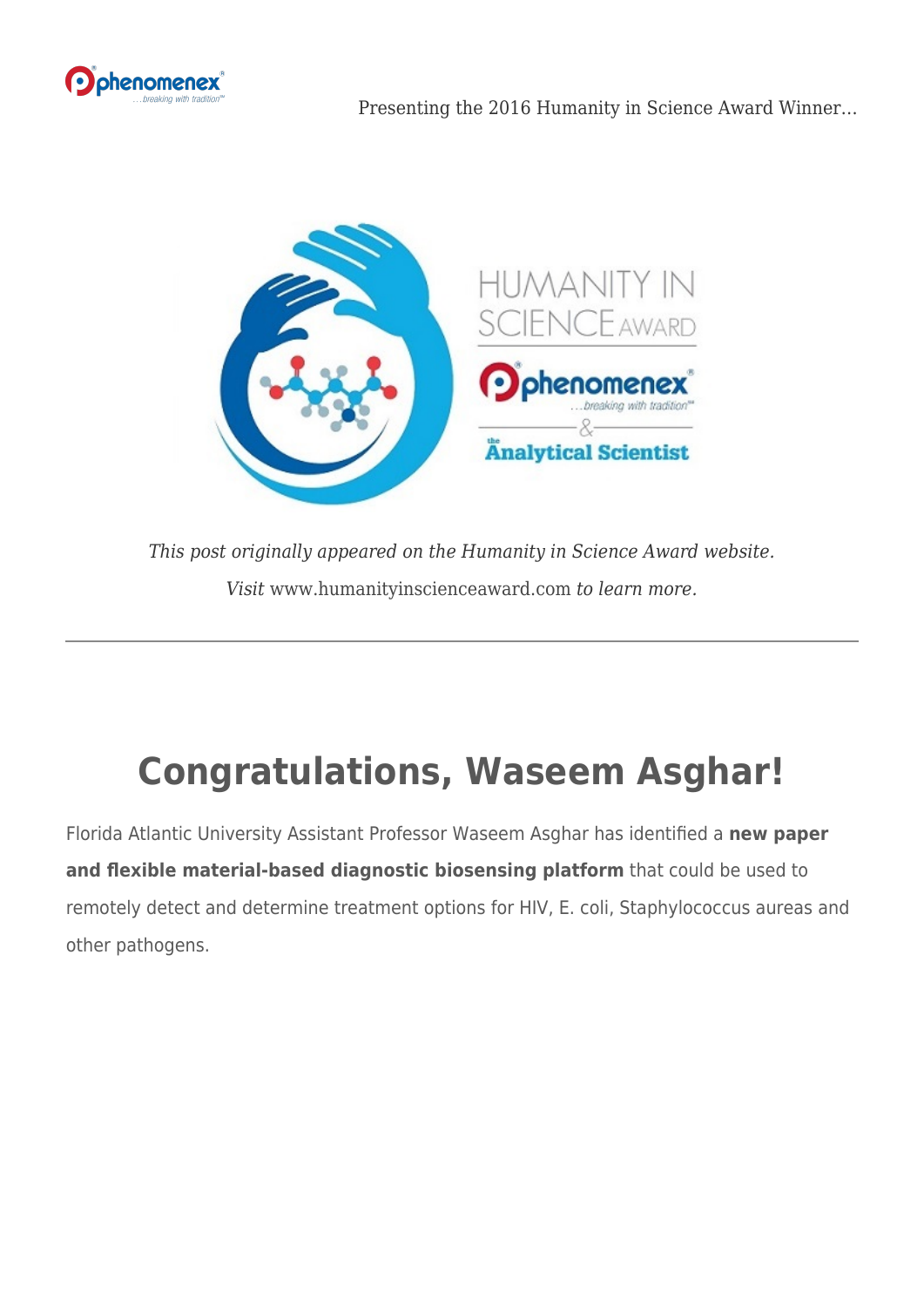



"According to the World Health Organization (WHO), more than 35 million people are living with HIV and more than 1.5 million died of AIDS. HIV has become one of the most devastating pathogens in human history causing 25 million deaths and it remains the leading cause of death in Africa.

More than 95 percent of HIV infections are in developing countries, two-thirds of them in sub-Saharan Africa, where 28 million people are living with HIV. Although antiretroviral therapy (ART) is effective in saving AIDS patients' lives, the implementation of ART worldwide has been drastically hampered by the lack of treatment

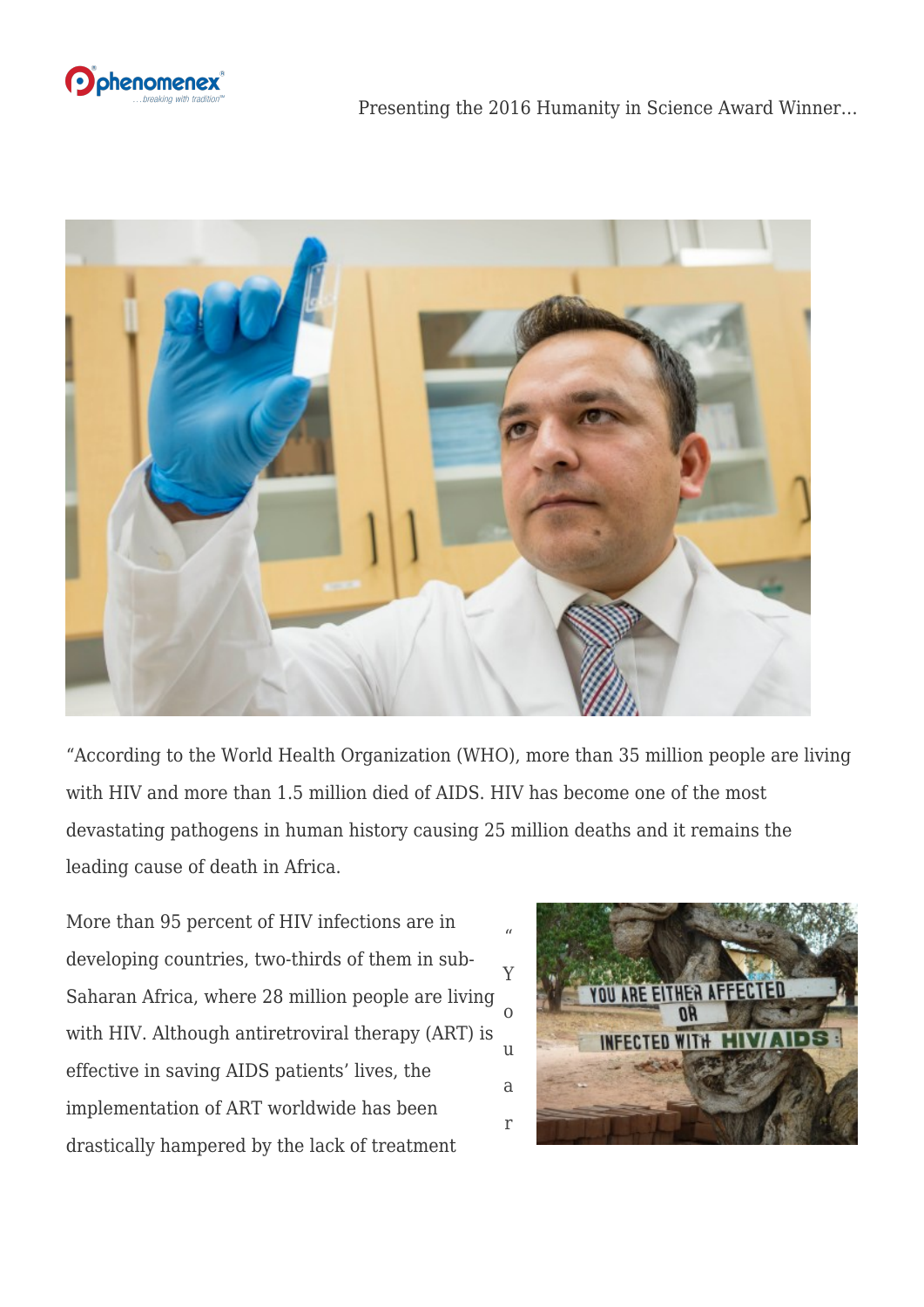

Presenting the 2016 Humanity in Science Award Winner…

## monitoring diagnostics and dis[e](https://www.flickr.com/photos/london/71462331)ase management. e

## [either affected or infected with](https://www.flickr.com/photos/london/71462331) [HIV/AIDS"](https://www.flickr.com/photos/london/71462331) by [Jon Rawlinson](https://www.flickr.com/photos/london/) / [CC by 2.0](https://creativecommons.org/licenses/by/2.0/)



Using a drop of blood from a fingerpric k, [Asghar's] novel biosensing platform provides clinically relevant specificity, sensitivity and detection of pathogens from whole blood and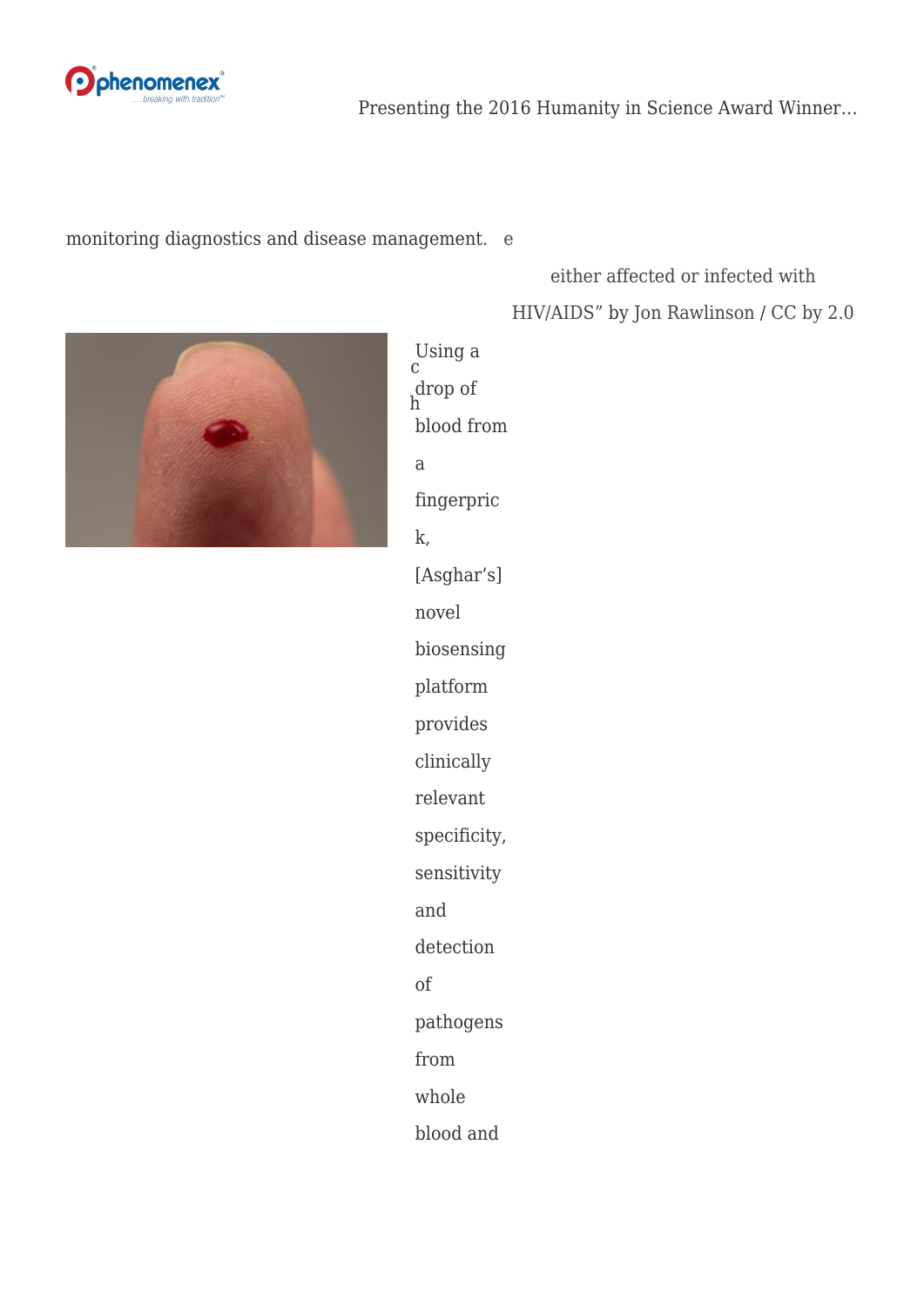

plasma. U sing paper and flexible substrates as materials for biosensors , Asghar and his collaborat ors identified a new rapid and costeffective way to diagnose diseases and monitor treatment in point-of-